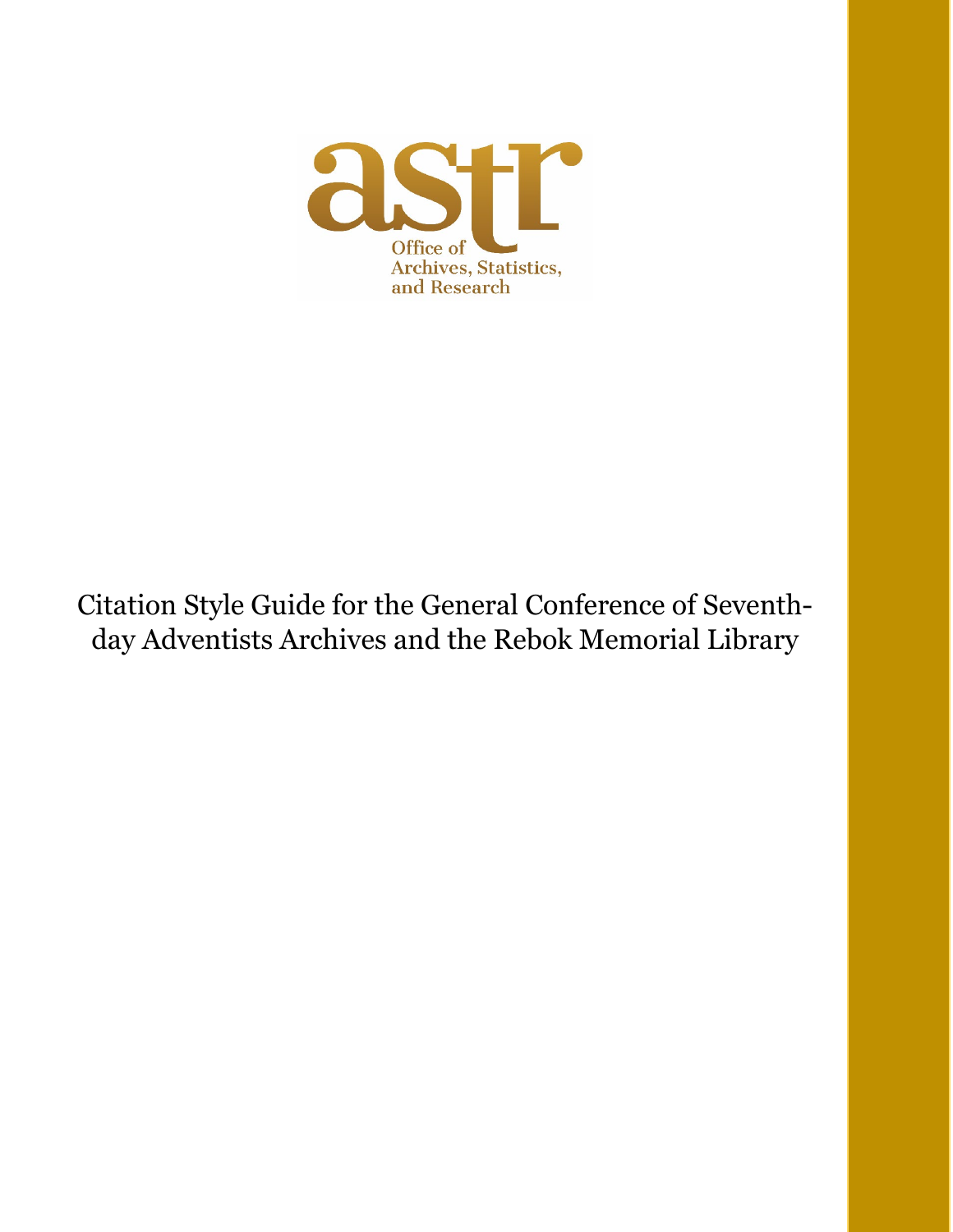# Citation Style Guide for the General Conference of Seventh-day Adventists Archives

The purpose of citations is to facilitate the easy retrieval of the material referenced. But Adventist historiography manifests a tendency to idiosyncratic, elliptic, and inconsistent citation of archival records. The General Conference Archives seeks to foster more complete and consistent citation in Adventist scholarship, and therefore, following the example of some other archives,<sup>[1](#page-1-0)</sup> has created a citation guide. The specified style should be used in citing documents, photographs, and artifacts held in the General Conference Archives or the Rebok Memorial Library, but could also be followed in citing materials from other archives or libraries.

# **Principles**

In any archives, the information needed for an acceptable citation should be readily available to the researcher in the form of box and folder labels.

Scholarly citations for archival records follow this general pattern:

Item, Repository, Record Group, SubGroup, Series, File Unit, Record of Item.

This can be broken down into smaller units:

Item description, Date, Repository Name, Collection Name, Box Number, Folder Number, Date.

Or:

Repository Name, Name of fonds/collection, Record Group, Box number, Folder Number, Title.

Not every citation is required to have all the elements mentioned above (for example, not every folder in the GC Archives has a separate folder number or title), but every citation should follow that pattern as much as it can be followed.

## *For the General Conference of Seventh-day Adventists Archives, the general pattern (including punctuation) is as follows:*

Repository Name, Location. Collection Name/Record Group Name and Number (if applicable). Box Name/Number, Folder Name/Number, Record Description/Title, Date, Page Number (if applicable).

The Archives should be cited as "General Conference of Seventh-day Adventists Archives".[2](#page-1-1) When abbreviations are acceptable in publications, the preferred abbreviations are GCAr or GCA. The preferred abbreviation for the Rebok Memorial Library is RML.

## *A Note on Capitalization*

When crafting a text on Adventist history, the General Conference Archives strongly recommends, on a first reference, referring to a person by their full first name, middle initial, and surname (i.e., Arthur G. Daniells or Ellen G. White) rather than only their initials and surname, though this was common practice among Adventists. Consequently, as many Adventist historical figures are better known by their initials, we recommend that, on subsequent references, in situations where surname alone will not suffice, persons be

<span id="page-1-0"></span><sup>1</sup> E.g., "Citing records in The National Archives": https://www.nationalarchives.gov.uk/help-with-your-research/citingrecords-national-archives/

<span id="page-1-1"></span><sup>&</sup>lt;sup>2</sup> *Not* as "Office of Archives, Statistics, and Research". This is an administrative department of the Seventh-day Adventist Church World Headquarters, of which the Archives is a part, but only a part.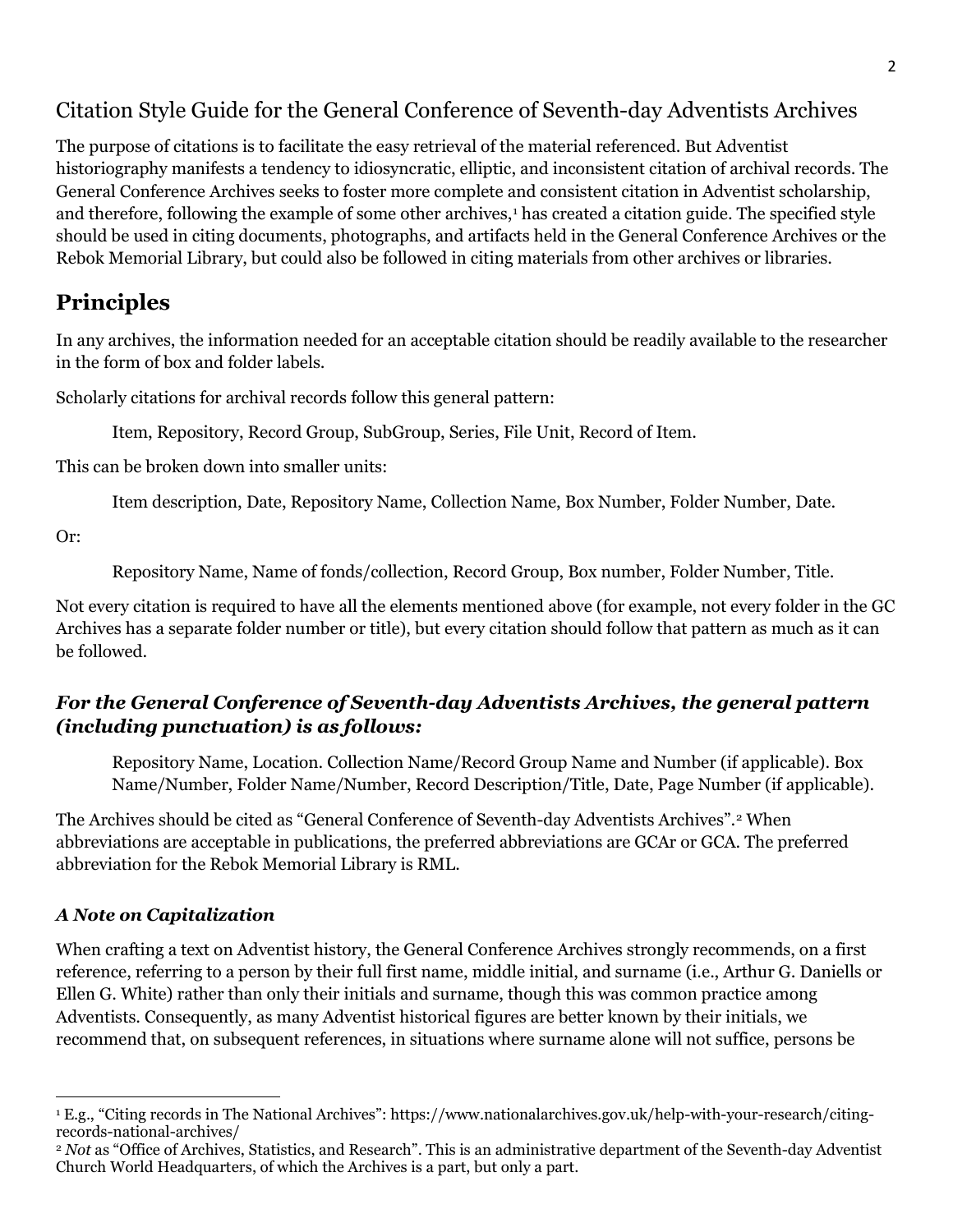referred to by with their initialed name (i.e., A. G. Daniells or E. G. White; but Uriah Smith, since he did not go by initials).

Additionally, when using the title of a person in a particular post, the title should be capitalized (i.e. "Daniells, the President of the General Conference", "General Conference (or GC) President Daniells"). If referring to a specific position or office rather than a person, the position or office should be capitalized (for example, referring to "the Secretary of the General Conference" or "Associate Secretary Baasch").

# *General Materials*

The following pattern is to be followed when dealing with books and periodicals.

Repository Name, Location. Box Name/Number, Folder Name/Number, Collection Name/Record Group Name and Number (if applicable). Record Description/Title, Date, Page Number (if applicable). Call Number/Shelf Mark (if applicable, e.g. for materials found in printed books or rare examples of books/pamphlets, etc.).

Identifying information about books, periodicals, and manuscripts should be used in both footnote/endnotes and bibliographies. Additionally, if the cited book, periodical, or manuscript comes from the Archives, please provide the item's location (call number, box number, etc.). If the general source is electronic, such as the *Encyclopedia of Seventh-day Adventists*, cite it with as much information as possible in the same pattern.

Footnote/Endnote:

Barry Oliver, "Denominational organization 1860-1863", *Encyclopedia of Seventh-day Adventists*, April 28, 2021, accessed February 14, 2022, [https://encyclopedia.adventist.org/article?id=6C18.](https://encyclopedia.adventist.org/article?id=6C18)

After first citation:

Oliver, "Denominational organization 1860-1863".

Bibliography:

Oliver, Barry. "Denominational organization 1860-1863." *Encyclopedia of Seventh-day Adventists*, April 28, 2021. Accessed February 14, 2022. [https://encyclopedia.adventist.org/article?id=6C18.](https://encyclopedia.adventist.org/article?id=6C18)

# *Archival Materials*

## *Artifacts*

Artifacts--usually, three-dimensional physical objects that are not audiovisual in nature--can be tricky to cite. This can include artwork (i.e., paintings, sculptures) as well as items produced by an organization, institution, or entity (posters and banners, prophecy charts, flags, etc.).

The most basic information required about an artifact is its Title/Description and its Location. (If the artifact is part of a museum's exhibit, it should also have an accession number, or some other identifying mark that helps the museum keep track of the object. This number should be considered as part of its location.)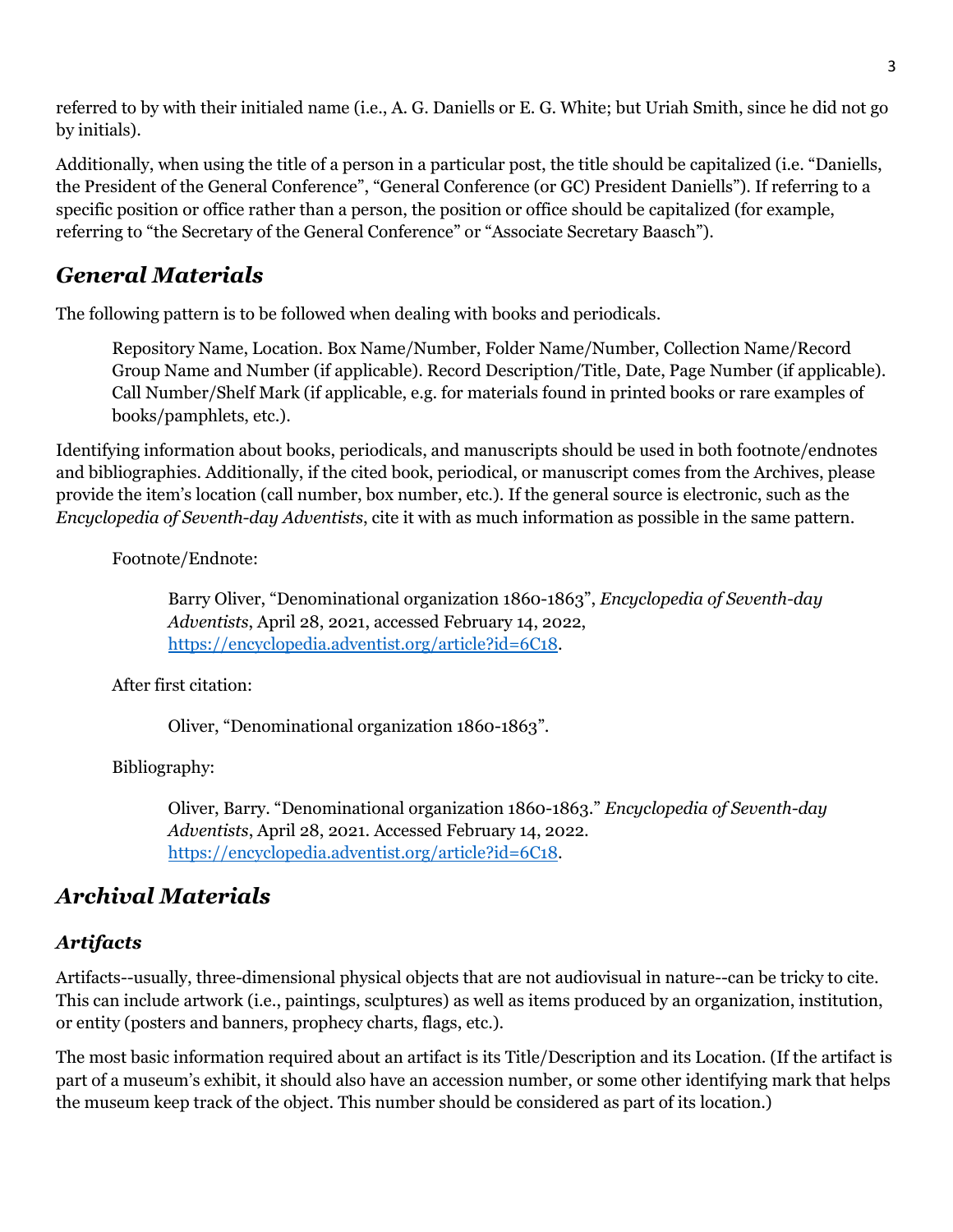Overall, the goal is to provide enough identifying information about the artifact that it can be located again by another researcher. Refer to the general pattern to see what sorts of information can be collected about an artifact.

## *General artifact.*

Footnote/Endnote:

"Wooden shoes welcoming Adventists to Utrecht, 1995", General Conference of Seventh-day Adventists Archives, Silver Spring, Maryland.

After first citation:

*Full citations are preferred.*

Bibliography:

General Conference of Seventh-day Adventists Archives, Silver Spring, Maryland. "Wooden shoes welcoming Adventists to Utrecht, 1995."

## *Loose papers found in book or other object.*

Footnote/Endnote:

Receipt, "Your Copy of Bible Readings for the Home Circle", signed by F. C. Gilbert, found in *Bible Readings for the Home Circle* (Battle Creek, Michigan: Review and Herald Publishing Company, 1891), Rebok Memorial Library, Silver Spring, Maryland, shelfmark BS432. B47 1891.

After first citation:

Receipt, "Your Copy of Bible Readings for the Home Circle", 1891.

Bibliography:

"Your Copy of Bible Readings for the Home Circle", signed by F. C. Gilbert, found in *Bible Readings for the Home Circle* (Battle Creek, Michigan: Review and Herald Publishing Company, 1891). Rebok Memorial Library, BS432. B47 1891.

Note: If drawing attention to new pages tipped into a book or manuscript, this pattern can also be followed. For citing marginalia or annotations in a book, the standard pattern mentioned above should be followed, as marginalia and annotations make a book a unique copy.

## *Audiovisual Material.*

*Audio.*

Footnote/Endnote:

*CD-ROM.*

Spring Council Morning Session #1 (audio recording), April 14, 2004, General Conference of Seventh-day Adventists Archives, Silver Spring, Maryland, General Conference Executive Committee, RG 001, CD 0001, Box CD 1.

*Online.*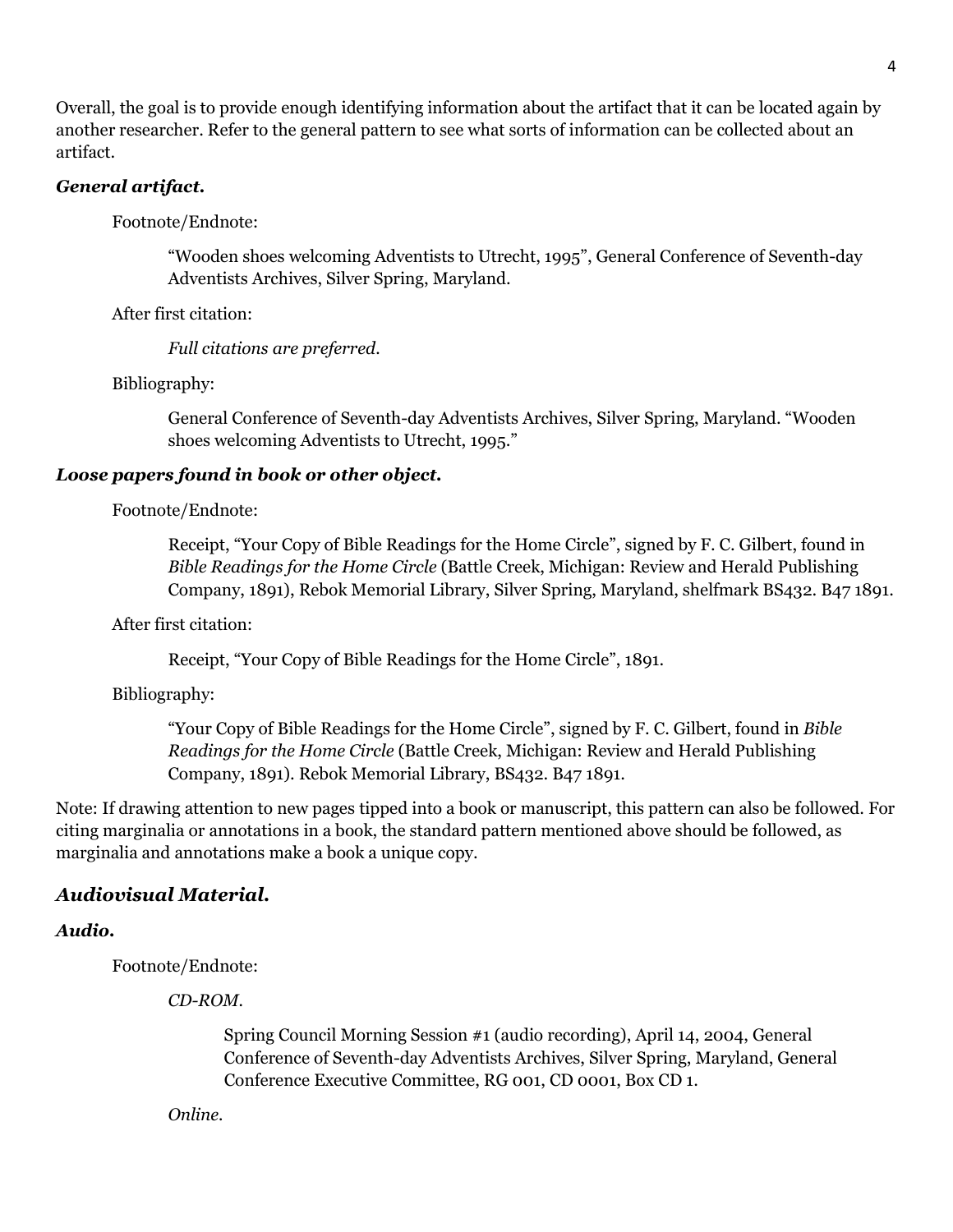David Trim, "Why Mark The 150<sup>th</sup> Anniversary?", January 29, 2013, Worship Presentation at General Conference of Seventh-day Adventists, Silver Spring, Maryland, Devotionals for the 150<sup>th</sup> Anniversary (audio recording): https://documents.adventistarchives.org/Audio/150Ann/150Ann\_2013-01- 29\_Trim1.mp3. Accessed February 23, 2017.

After first citation:

Spring Council Morning Session #1 (audio recording), April 14, 2004, GCA.

David Trim, "Why Mark The 150<sup>th</sup> Anniversary?", January 29, 2013. GCA.

Bibliography:

*CD-ROM.*

General Conference of Seventh-day Adventists Archives, Silver Spring, Maryland. General Conference Executive Committee, RG 001. CD 0001, Box CD 1.

*Online.*

Devotionals for the 150th Anniversary (audio recordings), General Conference of Seventh-day Adventists Archives, Silver Spring, Maryland website. Accessed February 23, 2017.

## *Film, reel-to-reel tape, television, and video.*

The general format for these types of recorded media is as follows:

Location. Name, Title of work. Format, directed/performed by Name. Publication Information, date.

Remember, providing as much information as possible is the key to a good citation.

#### Footnote/Endnote:

"Conmemoración 30 aniversario de la Voz la Esperanza, Tributo al Dr. Braulio Perez Marcio", July 29, 1972, Center for Adventist Research, Berrien Springs, Michigan, Tape, Box 1, Folder 11, Braulio Perez Marcio Collection (Collection 22).

### After first citation:

"Conmemoración 30 aniversario de la Voz la Esperanza, Tributo al Dr. Braulio Perez Marcio", July 29, 1972. Tape.

#### Bibliography:

Center for Adventist Research, Berrien Springs, Michigan. Tape. Box 1, Folder 11, Braulio Perez Marcio Collection (Collection 22). "Conmemoración 30 aniversario de la Voz la Esperanza, Tributo al Dr. Braulio Perez Marcio", July 29, 1972.

## *Correspondence*.

Footnote/Endnote

*In folder labeled with year.*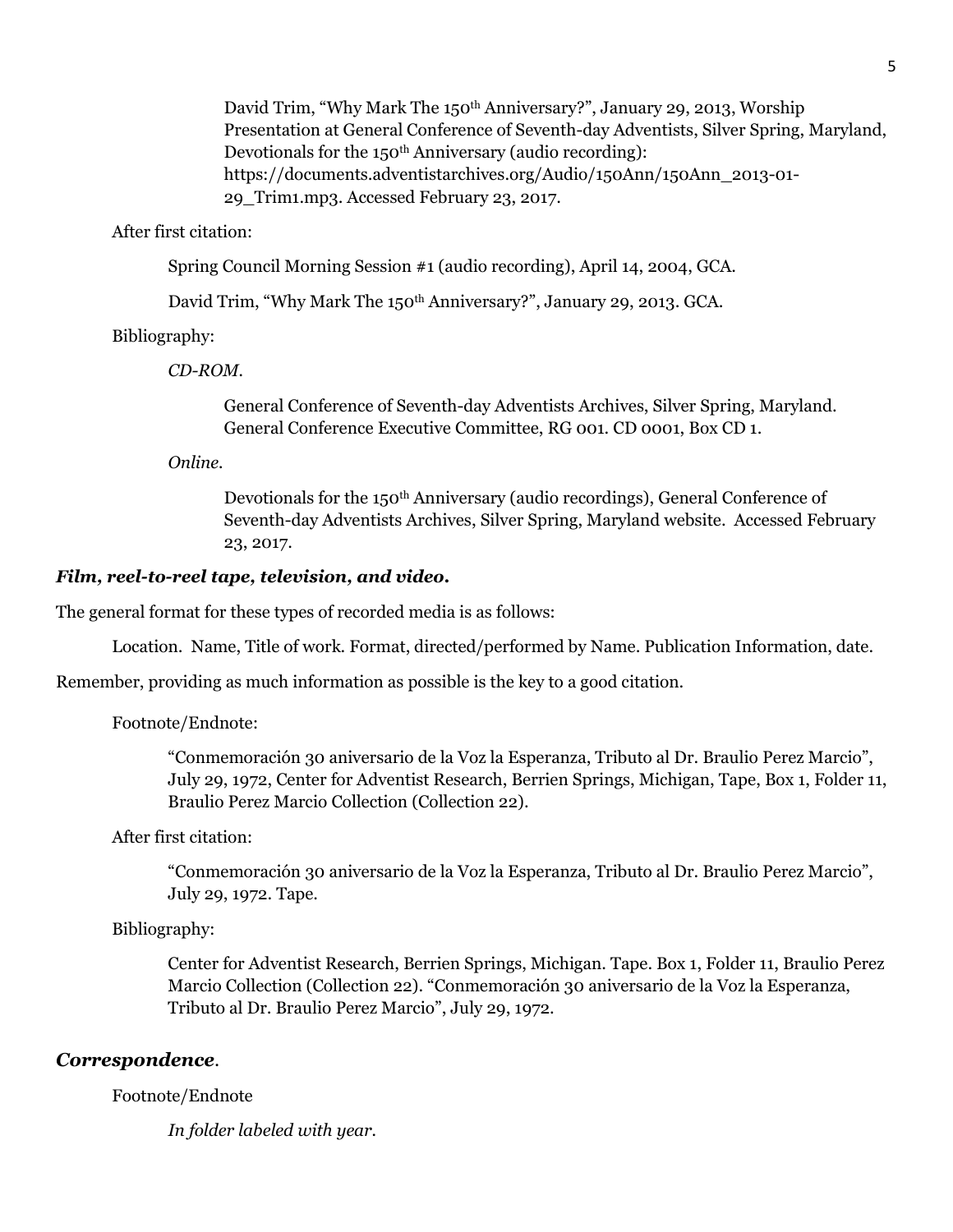Hattie M. Bell to Arthur G. Daniells, 3 December 1915, General Conference of Seventhday Adventists Archives, Silver Spring, Maryland, United States, RG 11, Presidential Incoming Letters, Box 3108, Folder 1915--B.

*In folder labeled with title.*

Leonard F. Bohner to Max Elliott, 27 December 1938, General Conference of Seventhday Adventists Archives, Silver Spring, Maryland, United States, RG 9, Folder "Letters from Malayan Union Mission".

After first citation:

*In folder labeled with year.*

Hattie M. Bell to Daniells, 3 December 1915, GCA.

*In folder labeled with title.*

Leonard F. Bohner to Max Elliott, 27 December 1938, GCA.

Bibliography:

*In folder labeled with year.*

Presidential Incoming Correspondence, RG 11, General Conference of Seventh-day Adventists Archives, Silver Spring, Maryland, United States.

*In folder labeled with title.*

General/Historical Materials, RG 9, folder "Letters from Malayan Union Mission", General Conference of Seventh-day Adventists Archives, Silver Spring, Maryland, United States.

\*If citing lots of correspondence, abbreviations such as Fld. (for 'folder') and GCA (for 'General Conference of Seventh-day Adventists Archives') are acceptable as long as the abbreviations are clearly understandable, given after full terms/titles in the first citation (or, in a longer work, in a list of abbreviations), and used consistently.

## *Interviews, Oral Histories, and Personal Knowledge*

Not every institution holds interviews or oral histories. However, if a researcher has access to the record of a previously conducted oral history or interview, or conducts an interview or formal oral history, and uses the information obtained therein, they should and must cite it, generally following this pattern:

Location, Repository. Interview/oral history, Interviewee Name, date. Type of interview/Interviewer Name.

Footnote/Endnote:

*Interview or oral history accessed in an archive, library, heritage center, or records center.*

Interview with Juan Lopez recorded by Rosa Sanchez. February 4, 1990, Center for Adventist Research, Berrien Springs, Michigan. Cassette 456, Box 25, Juan Lopez Collection (Collection 984).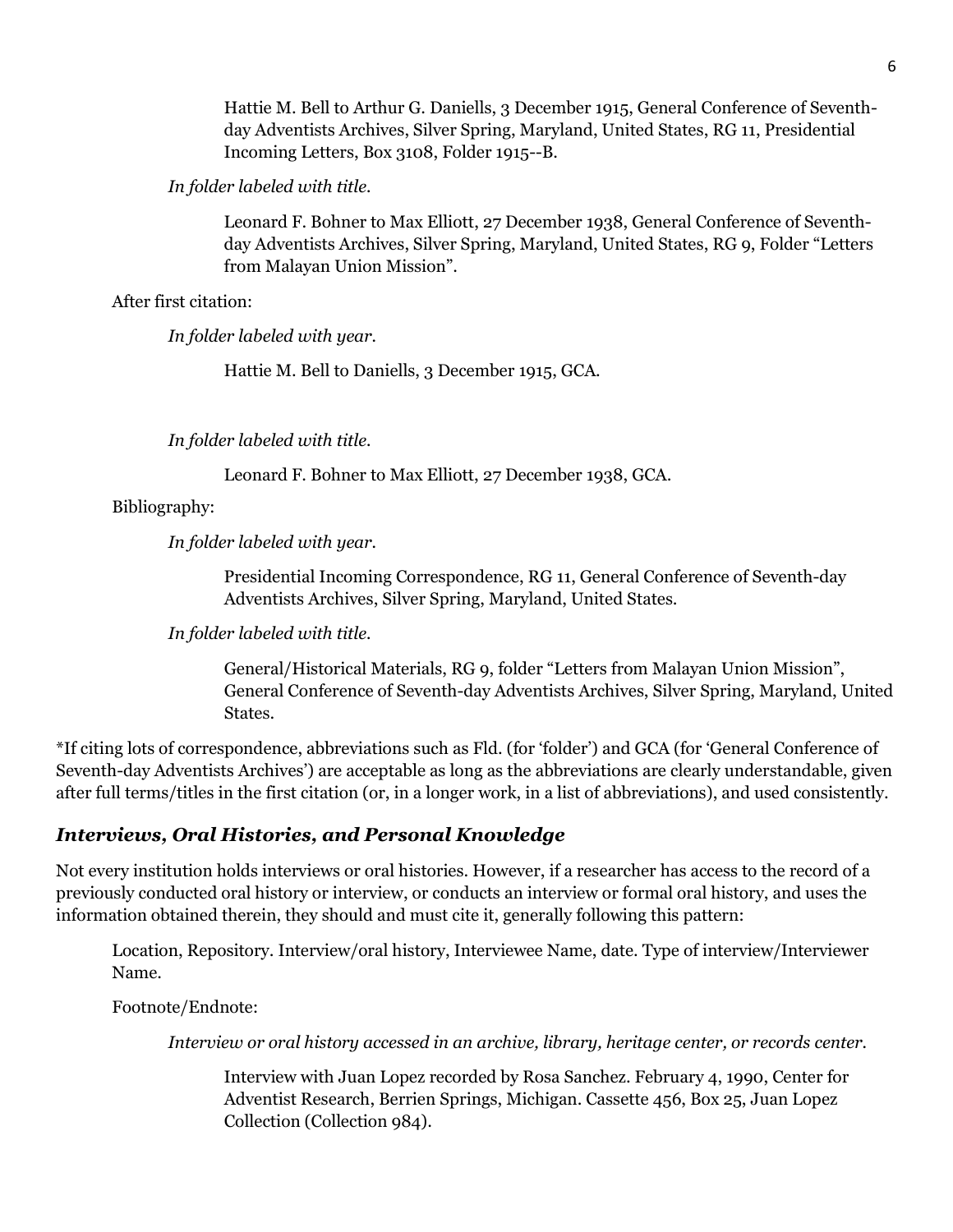## *Transcript.*

James Spicer. March 15, 2040, transcript of interview with David Trim, General Conference of Seventh-day Adventists Archives, Silver Spring, Maryland, United States. Box 12456, David Trim Collection.

## After first citation:

*Interview or oral history accessed in an archive, library, heritage center, or records center.*

Sanchez-Lopez interview, CAR.

#### *Transcript.*

Spicer interview with Trim, GCA.

## Bibliography:

*Interview or oral history accessed in an archive, library, heritage center, or records center.*

Sanchez, Rosa. February 4, 1990. Interview with Juan Lopez. Cassette 456, Box 25, Juan Lopez Collection (Collection 984). Center for Adventist Research, Berrien Springs, Michigan.

#### *Transcript.*

Spicer, James. March 15, 2040. Transcript of interview with David Trim. Box 12456, David Trim Collection. General Conference of Seventh-day Adventists Archives, Silver Spring, Maryland, United States.

\*If the interview or oral history consulted is a transcript of a recording, simply use the same pattern seen above in "Transcript".

#### *Manuscripts*

The general pattern, seen below, is followed when citing pamphlets and manuscripts from our archival collections.

> Repository Name, Location. Collection Name/Record Group Name and Number (if applicable). Box Name/Number, Folder Name/Number, Record Description/Title, Date, Page Number (if applicable).

## *Unpublished.*

Footnote/Endnote:

Jennie Thayer diary, entry for September 29, 1885, General Conference of Seventh-day Adventists Archives, Silver Spring, Maryland, United States, MS 7, Thayer Collection.

After first citation:

Thayer, entry for September 29, 1885, GCA.

Bibliography: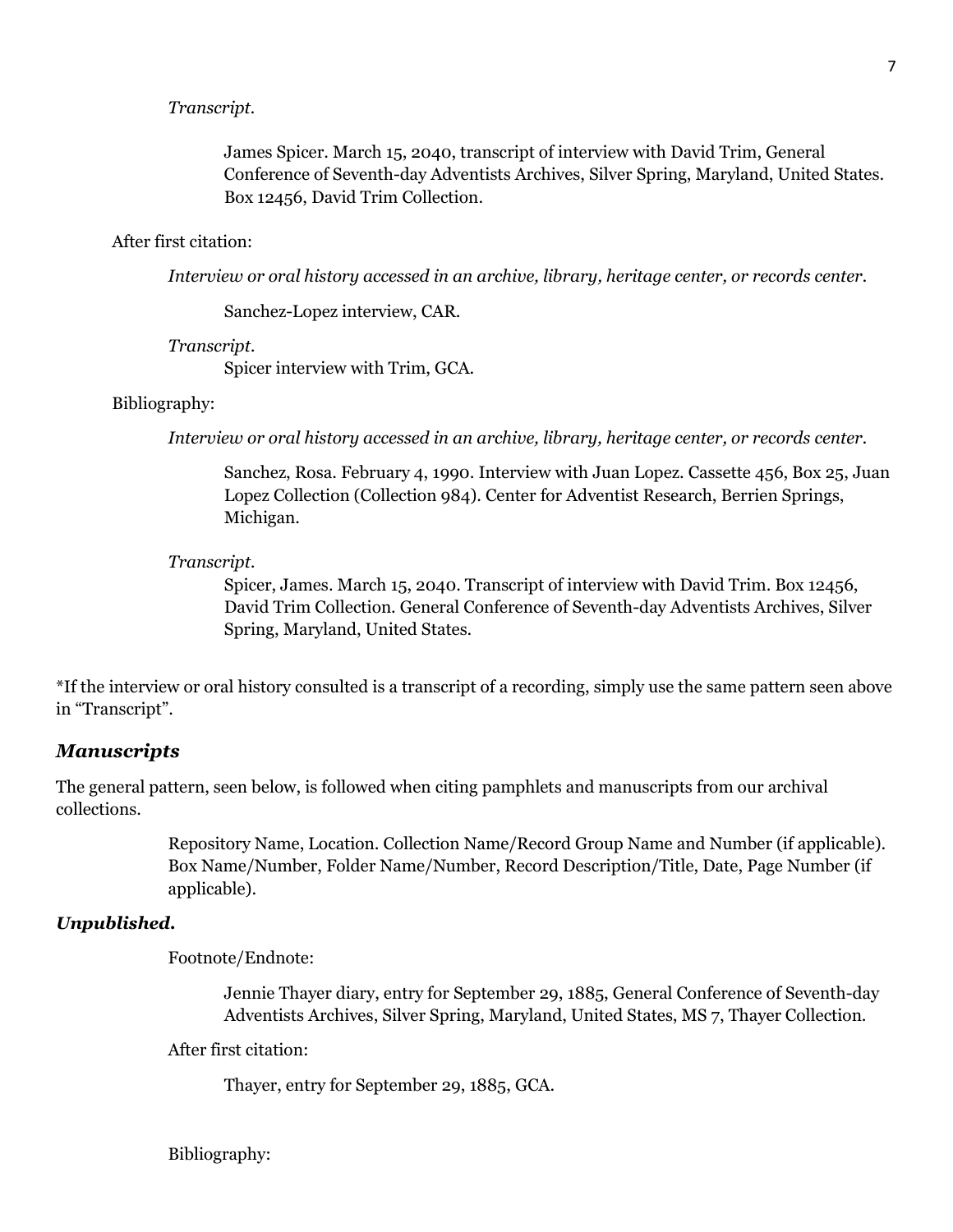Thayer, Jennie. Diary for 1885. General Conference of Seventh-day Adventists Archives, Silver Spring, Maryland, United States.

## *Untitled.*

Footnote/Endnote:

Typescript, General Conference of Seventh-day Adventists Archives, Silver Spring, Maryland, United States, Grace Amadon Personal Collection, Box 14091.

After first citation:

Grace Amadon Personal Collection, Box 14091, GCA.

Bibliography:

Grace Amadon Personal Collection, General Conference of Seventh-day Adventists Archives, Silver Spring, Maryland, United States.

## *Miscellaneous sources*

## *Census records*

There is no general consensus on what pattern a citation for census records should follow, but it is agreed that as much information should be provided in order to make finding the information easier.

Citations for census records will often include the following:

Census Name, Jurisdiction, Schedule, Civil Division, Page ID, Household ID, Person(S) of Interest; item type or format. Location of records. Accessed date.

If the census record is from a website (such as Ancestry), the citation should include the following:

Jurisdiction. Census Name, Schedule. Item type or format. Website creator/owner (if from an archival website). Website Title. Accessed date.

Footnote/Endnote:

*Original.*

1880 United States Census, Calhoun County, Michigan, population schedule, enumeration district 43. Dwelling 482, family 520, Uriah and Harriet M. Smith. Page 106A. Image 0214, Roll 574, Family History Film 1254574. Ancestry.com.

## *Digital.*

1880 United States Census, Calhoun County, Michigan, population schedule, enumeration district 43. Dwelling 482, family 520, Uriah and Harriet M. Smith. Digital image. Ancestry.com, accessed February 22, 2017.

## After first citation:

*Full citations are preferred for census records.*

## Bibliography: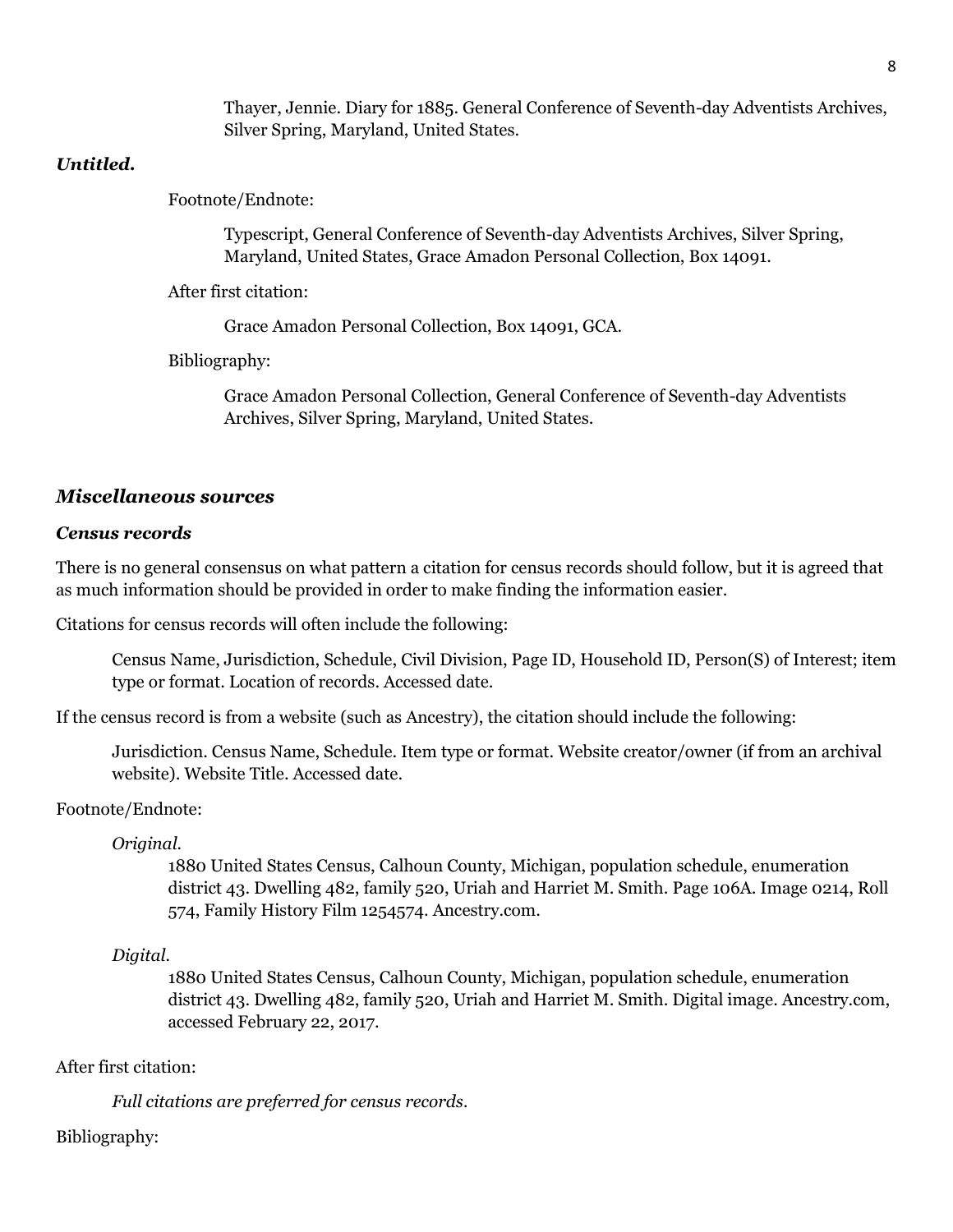## *Original.*

Calhoun County, Michigan. 1880 United States Census, population schedule, enumeration district 43. Dwelling 482, family 520, Uriah and Harriet M. Smith. Page 106A. Image 0214, Roll 574, Family History Film 1254574. Ancestry.com.

#### *Digital.*

Calhoun County, Michigan. 1880 United States Census, population schedule, enumeration district 43. Dwelling 482, family 520, Uriah and Harriet M. Smith. Digital image. Ancestry.com, accessed February 22, 2017.

## *Death records and other vital records*

The citation pattern for vital records (including death records) is: Repository Name, Location. Collection Name/Record Group Name and Number (if applicable), Box Name/Number, Folder Name/Number, Record Description/Title, Date, Page Number (if applicable).

Provide as much information as is available.

## Footnote/Endnote:

Tennessee Death Records, 1908-1958. Roll Number 8. Tennessee State Library and Archives: Nashville, Tennessee.

\*Note: More specific information, such as the person located in the record, can be listed first, using the convention of "Name", in front of the records description.

### After first citation:

*Full citations are preferred.*

#### Bibliography:

Tennessee Death Records, 1908-1958. Tennessee State Library and Archives: Nashville, Tennessee.

## *Email*

Footnote/Endnote:

David Trim to Galina Stele. January 1, 2016, Email.

After first citation:

David Trim to Galina Stele. January 1, 2016, Email.

Bibliography:

*Emails are not typically cited in bibliographies.*

\*If citing from emails preserved in a formal archives or records center, follow the model for letters above.

#### *Funerary monument*

Footnote/Endnote:

Abram La Rue [Tomb], Hong Kong Cemetery, Section 2, 1J Wong Nai Chung Road, Happy Valley, Hong Kong.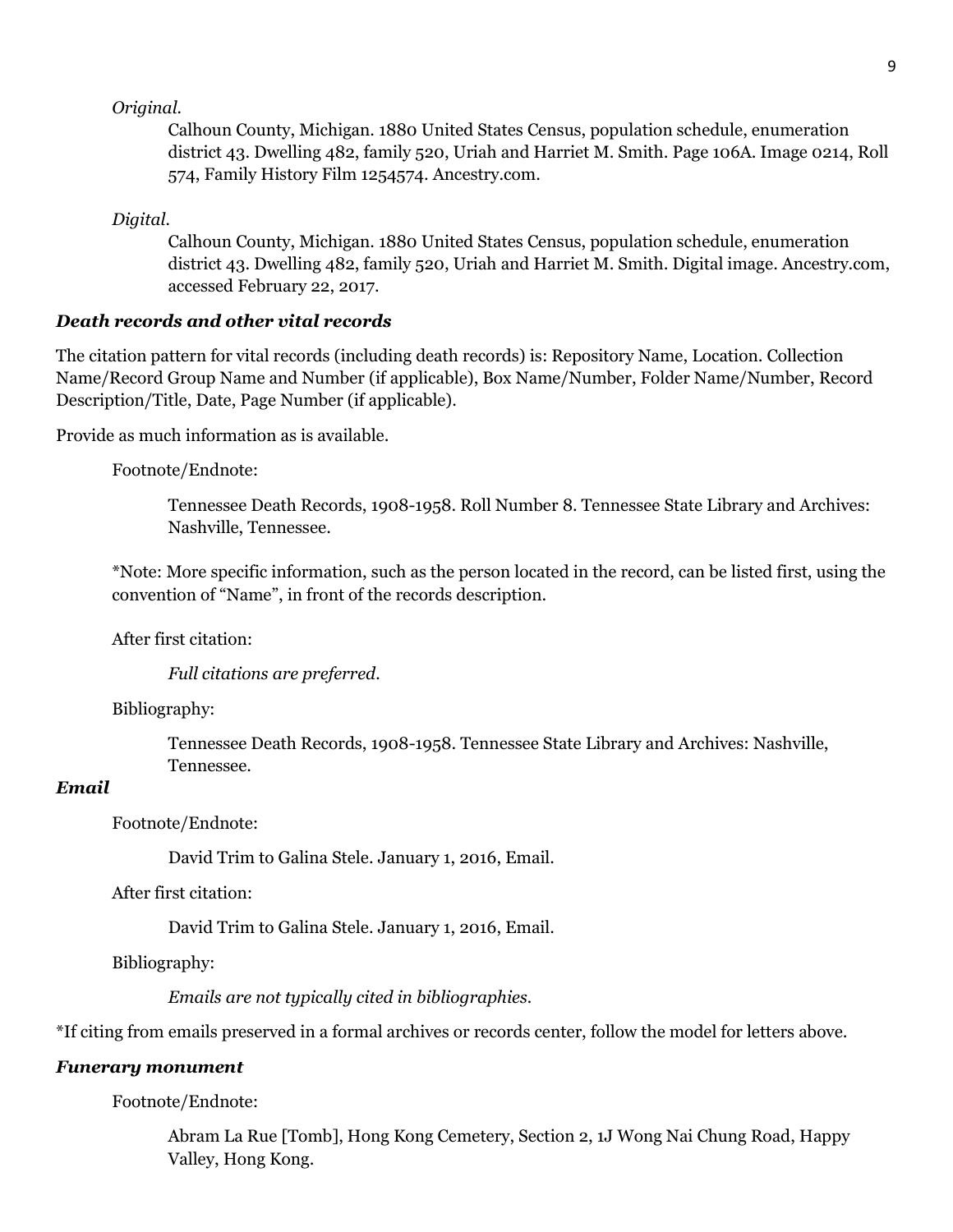After first citation:

Abram La Rue [Tomb], Hong Kong Cemetery.

Bibliography:

*Grave markers/tombstones are not typically cited in bibliographies.*

## *Internet videos (YouTube, etc)*

Footnote/Endnote:

"Founding and Managing the GC Archives and Record Center", *Adventist Archives*, July 10, 2013. Internet video. Retrieved from<https://www.youtube.com/watch?v=DMKoWpWu1cw>

After first citation:

*Full citations are preferred*.

Bibliography:

"Founding and Managing the GC Archives and Record Center", *Adventist Archives*, July 10, 2013. Internet video. Retrieved from<https://www.youtube.com/watch?v=DMKoWpWu1cw>

#### *Pamphlets*

While pamphlets are published, they are often difficult to access and thus specific citations to the library or collection in which they have been examined are desirable. The general pattern, seen below, is followed when citing pamphlets and manuscripts from the GC Archives collections.

> Record Description/Title, Date, Page Number (if applicable), Repository Name, Location. Collection Name/Record Group Name and Number (if applicable), Box Name/Number, Folder Name/Number.

Footnote/Endnote

F. H. Robbins, "The Divine Plan for Gospel Finance", n.d., p. 3, Rebok Memorial Library, Silver Spring, Maryland, United States. Pamphlets Collection, LF 581-LF 614, LF 591.

After first citation:

Robbins, "Divine Plan for Gospel Finance", 3.

Bibliography:

F. H. Robbins, "The Divine Plan for Gospel Finance", n.d. LF 581-LF 614, LF 591, Pamphlets Collection, Rebok Memorial Library, Silver Spring, Maryland, United States.

\*Alternatively, this can be cited as

Pamphlets Collection. Rebok Memorial Library, Silver Spring, Maryland, United States.

## *Photographs.*

Footnote/Endnote: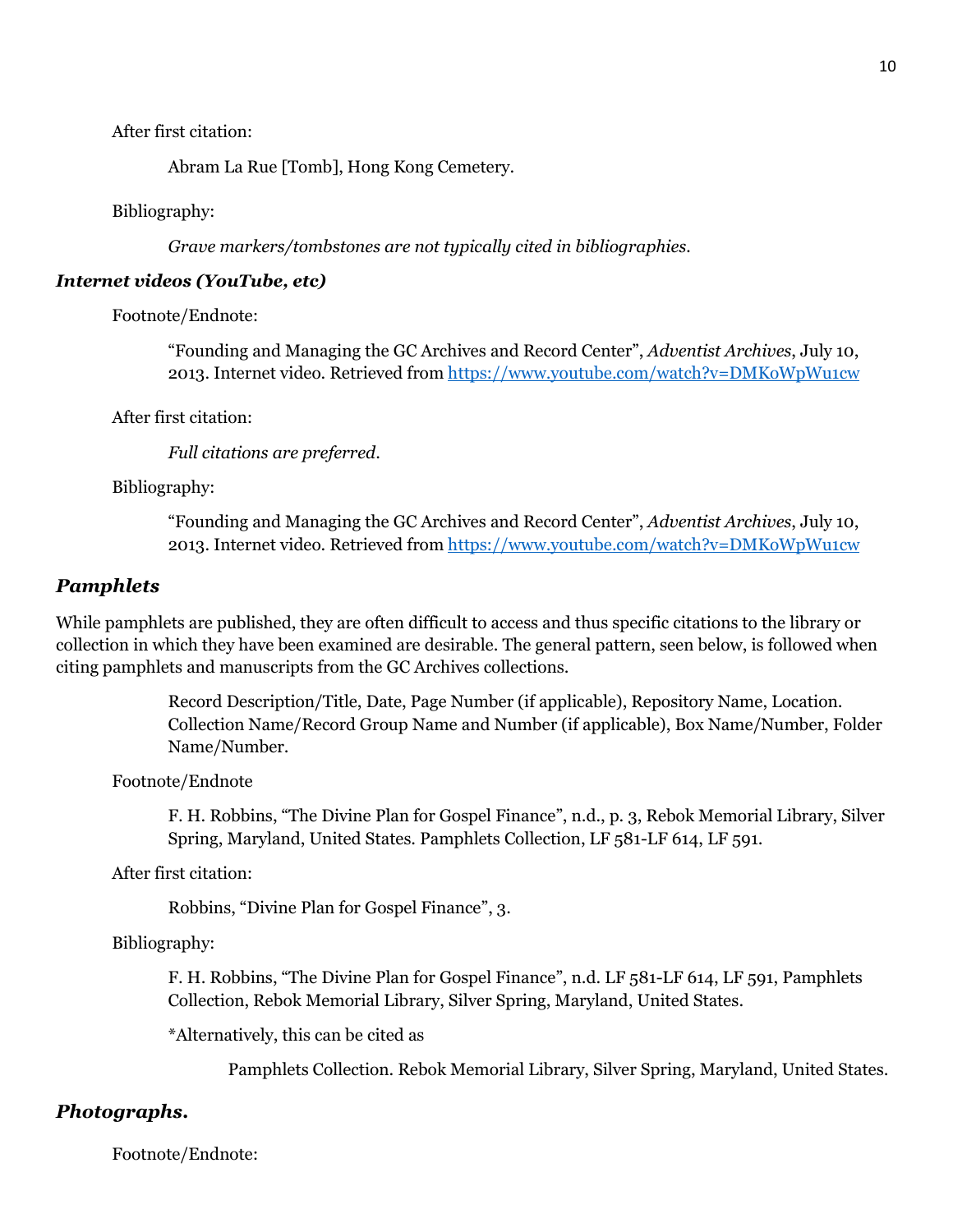## *Digital*.

"C. D. Brooks welcomes Jerome Davis into the gospel ministry", 1977, General Conference of Seventh-day Adventists Archives, Silver Spring, Maryland, Folder "Lake Region Conference", Photo P000098\_0590.

## *Original, Photographer or Agency Known.*

Harold I. Harris, Sr., "Prophetic Guidance Course Graduation", photograph of February 22, 1969, General Conference of Seventh-day Adventists Archives, Silver Spring, Maryland, Archival Photograph Collection, Box P098, Folder "Allegheny Conference".

## *Original, Photographer Unknown.*

"C. D. Brooks welcomes Jerome Davis into the gospel ministry", 1977, General Conference of Seventh-day Adventists Archives, Silver Spring, Maryland, Archival Photograph Collection, Box P098, Folder "Lake Region Conference", Photo P000098\_0590.

*Untitled.*

If the image has no title, provide a brief description as a title. Otherwise, follow the same pattern.

After first citation:

Harris, "Prophetic Guidance Course Graduation," February 22, 1969, GCA.

"C. D. Brooks welcomes Jerome Davis into the gospel ministry", 1977, P000098\_0590, GCA.

Bibliography:

Box P098, Archival Photograph Collection. General Conference of Seventh-day Adventists Archives, Silver Spring, Maryland.

## *Organizational Records*

Organizational records are treated in a similar manner to archival material. In many cases, organizational records become archival material over time (a situation that is addressed by having a retention schedule). With this in mind, we refer you again to the general pattern we have worked with since the beginning of this document:

Record Description/Title, Date, Page Number (if applicable), Repository Name, Location. Collection Name/Record Group Name and Number (if applicable), Box Name/Number, Folder Name/Number.

We have provided examples below for some types of organizational records, but the general pattern can be applied to any type of record that can be found in an organization. Remember, the goal of a citation is to make finding the record a second time easier for the next researcher. If citing considerable amounts of correspondence, abbreviations such as RG (for 'Record Group'), Fld. (for 'folder'), and GCA (for 'General Conference of Seventh-day Adventists Archives') are acceptable if clearly understandable and used consistently.

## *Appointee files.*

Footnote/Endnote: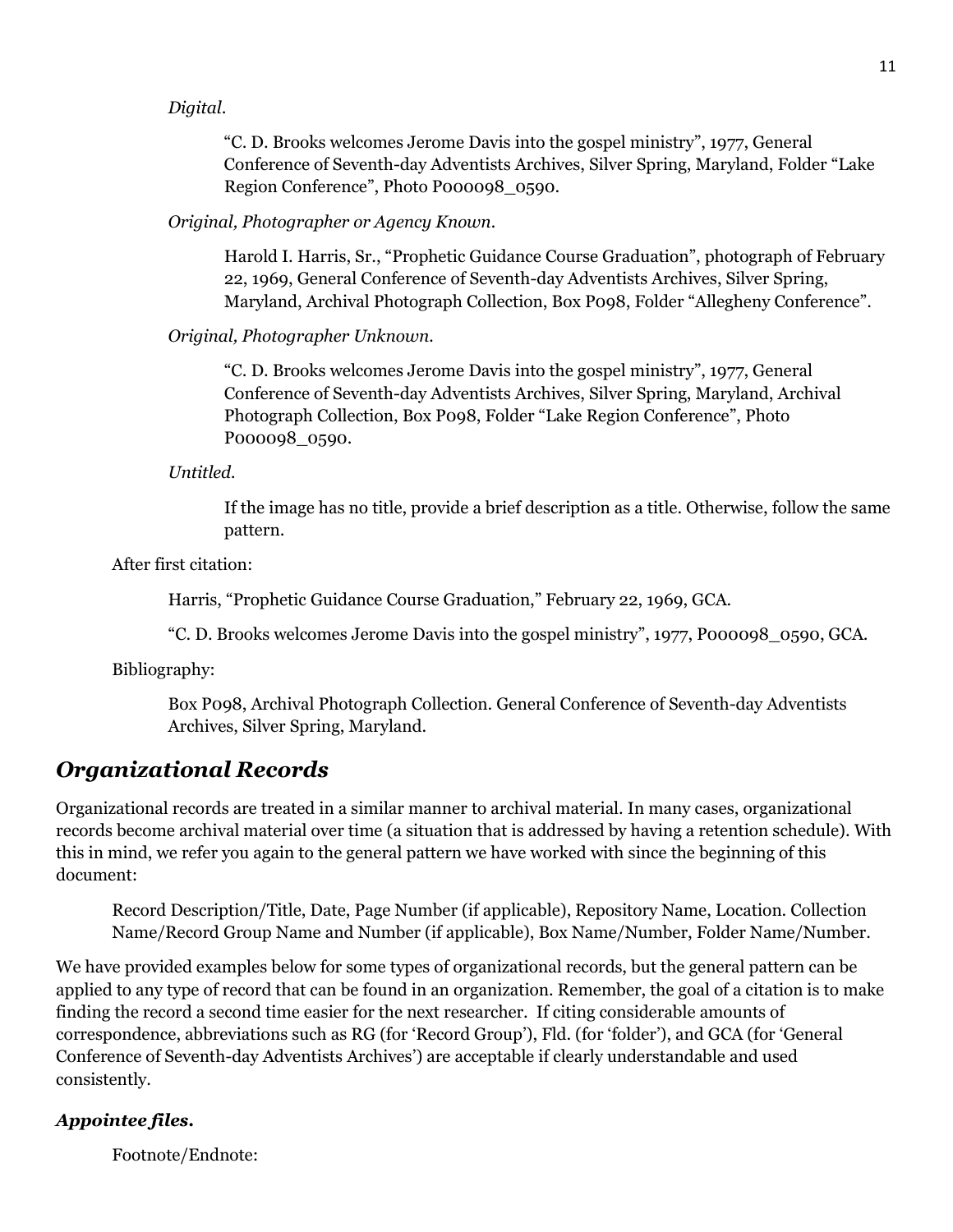Arthur Rudolph Bergman Appointee File, General Conference of Seventh-day Adventists Archives, Silver Spring, Maryland, Secretariat Appointee Files, RG 21, Box WH 2688.

#### *Document within file:*

Walter MacPherson, "Information Blank Regarding Prospective Missionary Appointee", December 28, 1950, in General Conference of Seventh-day Adventists Archives, Silver Spring, Maryland, Secretariat Appointee Files, RG 21, Box WH 2688, File Arthur Rudolph Bergman.

\*If the document within the file is correspondence, follow the standard pattern for archival correspondence and replace the folder information with the information about the appointee file.

After first citation:

*Whole file:*

Bergman Appointee File, RG 21, Box WH 2688, GCA.

#### *Document within file:*

MacPherson, "Information Blank Regarding Prospective Missionary Appointee", December 28, 1950, Bergman Appointee File, RG 21, Box WH 2688, GCA.

#### Bibliography:

Secretariat Appointee Files, RG 21, General Conference of Seventh-day Adventists Archives, Silver Spring, Maryland.

#### *Biographical Information Blank.*

Footnote/Endnote:

"Biographical Information Blank", Arthur Rudolph Bergman, March 30, 1954, General Conference of Seventh-day Adventists Archives, Silver Spring, Maryland, Secretariat Missionary Files, RG 21, Record 114877.

#### After first citation:

Bergman Biographical Information Blank, March 30, 1954. GCA.

## Bibliography:

Secretariat Missionary Appointee Files, RG 21, General Conference of Seventh-day Adventists Archives, Silver Spring, Maryland.

#### *Minutes.*

Footnote/Endnote:

#### *Enclosures.*

"Membership Growth of the Seventh-day Adventist Church By Half Millions", enclosure in minutes of General Conference Committee, meeting of February 16, 2078, General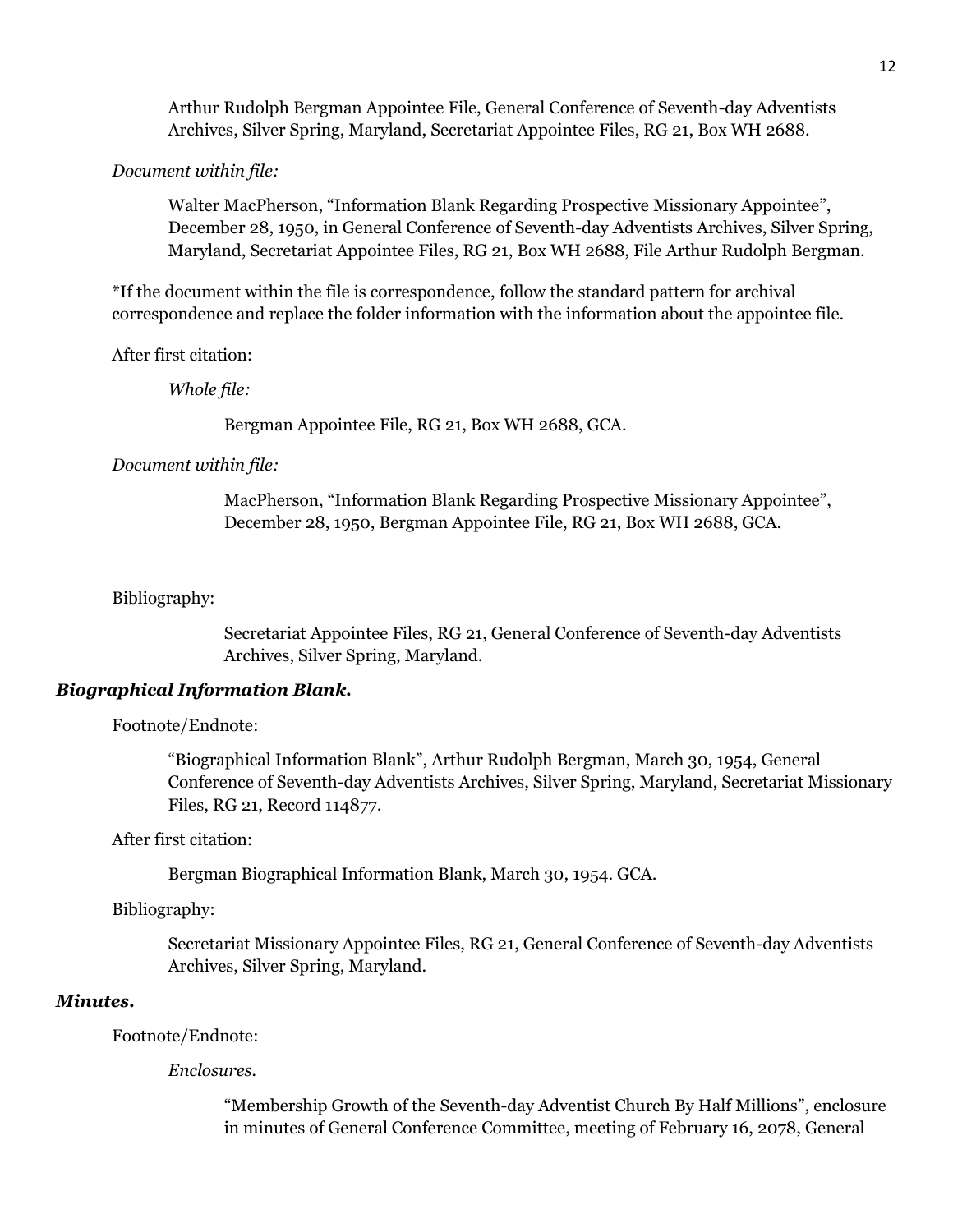Conference of Seventh-day Adventists Archives, Silver Spring, Maryland, United States, RG 11, Box MIN 2025, Folder "February 2078".

\*Please note that enclosures are not always included in the minutes' pagination and may not have their own separate pagination. Cite as much information as possible.

*Minutes themselves in archival holdings.*

President's Administrative Council, February 15, 1978, General Conference of Seventhday Adventists Archives, Silver Spring, Maryland, United States, RG 11, Box MIN225, Folder PRADCO 1978, p. 78-15.

*In minute books.*

"Minutes of the Meeting of the General Conference Committee, held at Battle Creek, Mich., March 11-21, 1889", March 11, 1889, General Conference of Seventh-day Adventist Archives, Silver Spring, Maryland, RG 01, Box 13736, Volume 1, p. 26.

*In online manuscripts.*

"Values of the Seventh-day Adventist Church", General Conference Committee, Annual Council, October 10, 2004, 04-89, General Conference Archives, http://documents.adventistarchives.org/Minutes/GCC/GCC2004-10AC.pdf, accessed March 9, 2017.

\**Alternatively*, the title of this entry could be omitted for brevity's sake.

*In periodicals.*

"Twelfth Meeting", Atlantic Union Conference. *Atlantic Union Gleaner* 4:E3. November 13, 1905. 5.

After first citation:

*Enclosures.*

"Membership Growth of the Seventh-day Adventist Church By Half Millions", enclosed in General Conference Committee minutes, February 16, 2078.

*In archival holdings.*

President's Administrative Council, February 15, 1978, p. 78-15.

*In online manuscripts.*

GCC minutes, October 10, 2004, 04-89.

*In periodicals.*

"Twelfth Meeting", Atlantic Union Conference, November 13, 1905.

Bibliography:

*Enclosures.*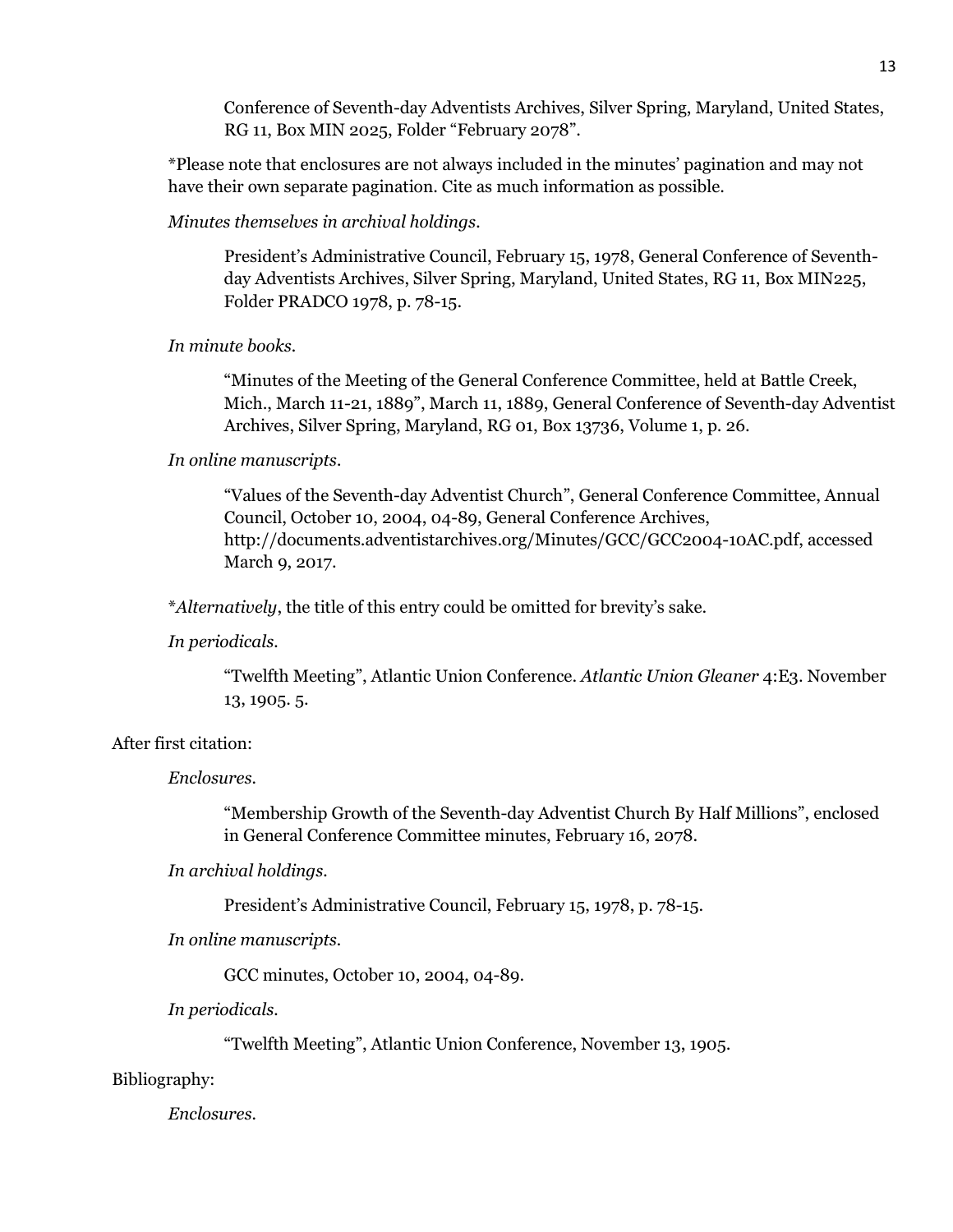General Conference Committee, February 16, 2078. Box MIN 2025, Folder February 2078, RG 11. General Conference of Seventh-day Adventists Archives, Silver Spring, Maryland.

### *In archival holdings.*

President's Administrative Council minutes, February 15, 1978. Box MIN225, Folder PRADCO 1978, RG 11. General Conference of Seventh-day Adventists Archives, Silver Spring, Maryland.

#### *In online manuscripts.*

"Values of the Seventh-day Adventist Church", General Conference Committee, Annual Council, October 10, 2004, 04-89, Office of Archives, Statistics, and Research, accessed March 9, 2017, http://documents.adventistarchives.org/Minutes/GCC/GCC2004- 10AC.pdf

## *In periodicals.*

"Twelfth Meeting", Atlantic Union Conference. *Atlantic Union Gleaner* 4:E3. November 13, 1905.

## *Personnel files.*

Footnote/Endnote:

Arthur Rodolph Bergman Interdivisional Employee File, General Conference of Seventh-day Adventists Archives, Silver Spring, Maryland, Secretariat IDE Files, RG 21, File 3849, "Bergman, Arthur Rodolph".

After first citation:

Bergman IDE File, GCA.

Bibliography:

Secretariat IDE Files, RG 21, General Conference of Seventh-day Adventists Archives, Silver Spring, Maryland.

#### *Reports*

#### Footnote/Endnote:

"Advancing the Adventist Mission in North America, 2016", Report of the 2016 Church Governance Committee, p. 7, General Conference Archives, Silver Spring, Maryland. RML NAD-2016, North American Division of Seventh-day Adventists.

After first citation:

North American Division [or, NAD], "Advancing the Adventist Mission", 10.

Bibliography:

North American Division of Seventh-day Adventists. "Advancing the Adventist Mission in North America, 2016", Report of the 2016 Church Governance Committee.

#### *Sustentation files.*